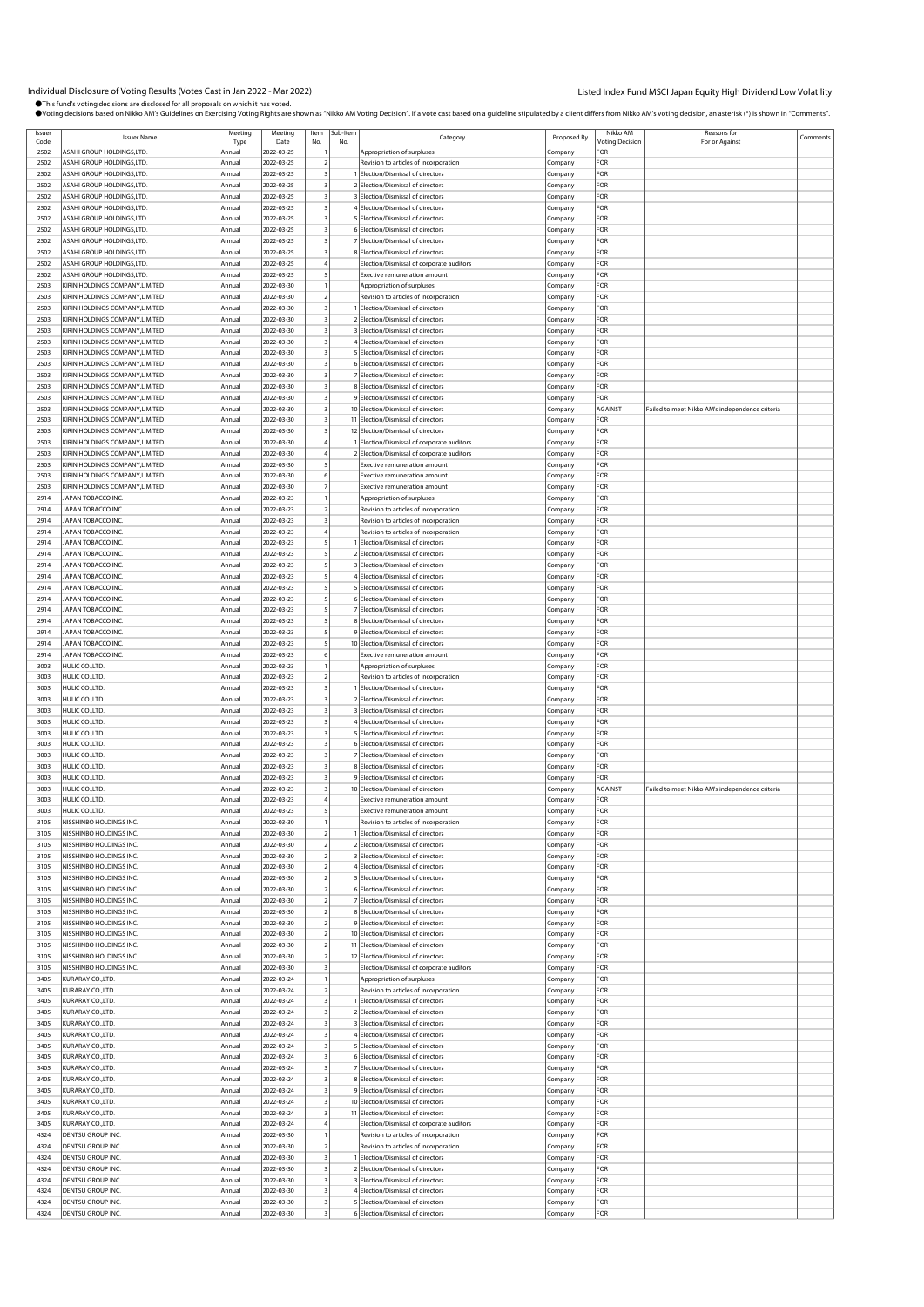Individual Disclosure of Voting Results (Votes Cast in Jan 2022 - Mar 2022)<br>●This fund svoting decisions are disclosed for all proposals on which thas voted.<br>●Voting decisions based on Nikko AM's Guidelines on Exercising

| Issuer<br>Code | <b>Issuer Name</b>              | Meeting<br>Type | Meeting<br>Date | Item                    | Sub-Item<br>No | Category                                        | Proposed By | Nikko AM<br><b>/oting Decision</b> | Reasons for<br>For or Against | Comments |
|----------------|---------------------------------|-----------------|-----------------|-------------------------|----------------|-------------------------------------------------|-------------|------------------------------------|-------------------------------|----------|
|                | DENTSU GROUP INC.               |                 |                 |                         |                |                                                 |             | FOR                                |                               |          |
| 4324           |                                 | Annual          | 2022-03-30      |                         |                | 7 Election/Dismissal of directors               | Company     |                                    |                               |          |
| 4324           | DENTSU GROUP INC.               | Annual          | 2022-03-30      |                         |                | Flection/Dismissal of directors                 | Company     | FOR                                |                               |          |
| 4324           | DENTSU GROUP INC.               | Annual          | 2022-03-30      |                         |                | 2 Election/Dismissal of directors               | Company     | FOR                                |                               |          |
| 4324           | DENTSU GROUP INC.               | Annual          | 2022-03-30      |                         |                | 3 Election/Dismissal of directors               | Company     | FOR                                |                               |          |
| 4324           | dentsu group inc.               | Annual          | 2022-03-30      |                         |                | 4 Election/Dismissal of directors               | Company     | FOR                                |                               |          |
| 4324           | DENTSU GROUP INC.               | Annual          | 2022-03-30      |                         |                | 5 Election/Dismissal of directors               | Company     | FOR                                |                               |          |
| 4324           | DENTSU GROUP INC.               | Annual          | 2022-03-30      |                         |                | 6 Election/Dismissal of directors               |             | FOR                                |                               |          |
|                |                                 |                 |                 |                         |                |                                                 | Company     |                                    |                               |          |
| 4452           | KAO CORPORATION                 | Annual          | 2022-03-25      |                         |                | Appropriation of surpluses                      | Company     | FOR                                |                               |          |
| 4452           | KAO CORPORATION                 | Annual          | 2022-03-25      |                         |                | Revision to articles of incorporation           | Company     | FOR                                |                               |          |
| 4452           | KAO CORPORATION                 | Annual          | 2022-03-25      |                         |                | Election/Dismissal of directors                 | Company     | FOR                                |                               |          |
| 4452           | KAO CORPORATION                 | Annual          | 2022-03-25      |                         |                | 2 Election/Dismissal of directors               | Company     | FOR                                |                               |          |
|                |                                 |                 |                 |                         |                |                                                 |             |                                    |                               |          |
| 4452           | KAO CORPORATION                 | Annual          | 2022-03-25      |                         |                | 3 Election/Dismissal of directors               | Company     | FOR                                |                               |          |
| 4452           | KAO CORPORATION                 | Annual          | 2022-03-25      |                         |                | 4 Election/Dismissal of directors               | Company     | FOR                                |                               |          |
| 4452           | KAO CORPORATION                 | Annual          | 2022-03-25      |                         |                | Flection/Dismissal of directors                 | Company     | FOR                                |                               |          |
| 4452           | KAO CORPORATION                 | Annual          | 2022-03-25      |                         |                | 6 Election/Dismissal of directors               | Company     | FOR                                |                               |          |
| 4452           |                                 |                 |                 |                         |                |                                                 |             | FOR                                |                               |          |
|                | KAO CORPORATION                 | Annual          | 2022-03-25      |                         |                | 7 Election/Dismissal of directors               | Company     |                                    |                               |          |
| 4452           | <b>KAO CORPORATION</b>          | Annual          | 2022-03-25      |                         |                | 8 Election/Dismissal of directors               | Company     | FOR                                |                               |          |
| 4452           | <b>KAO CORPORATION</b>          | Annual          | 2022-03-25      |                         |                | 9 Election/Dismissal of directors               | Company     | FOR                                |                               |          |
| 4452           | <b>KAO CORPORATION</b>          | Annual          | 2022-03-25      |                         |                | Election/Dismissal of corporate auditors        | Company     | FOR                                |                               |          |
| 4578           | OTSUKA HOLDINGS CO.,LTD.        | Annual          | 2022-03-30      |                         |                | Revision to articles of incorporation           | Company     | FOR                                |                               |          |
|                |                                 |                 |                 |                         |                |                                                 |             | FOR                                |                               |          |
| 4578           | OTSUKA HOLDINGS CO., LTD.       | Annual          | 2022-03-30      |                         |                | 1 Election/Dismissal of directors               | Company     |                                    |                               |          |
| 4578           | OTSUKA HOLDINGS CO., LTD.       | Annual          | 2022-03-30      |                         |                | 2 Election/Dismissal of directors               | Company     | FOR                                |                               |          |
| 4578           | OTSUKA HOLDINGS CO., LTD.       | Annual          | 2022-03-30      |                         |                | 3 Election/Dismissal of directors               | Company     | FOR                                |                               |          |
| 4578           | OTSUKA HOLDINGS CO., LTD.       | Annual          | 2022-03-30      |                         |                | Election/Dismissal of directors                 | Company     | FOR                                |                               |          |
| 4578           | OTSUKA HOLDINGS CO.,LTD.        | Annual          | 2022-03-30      |                         |                | 5 Election/Dismissal of directors               | Company     | FOR                                |                               |          |
|                |                                 |                 |                 |                         |                |                                                 |             |                                    |                               |          |
| 4578           | OTSUKA HOLDINGS CO., LTD.       | Annual          | 2022-03-30      |                         |                | 7 Election/Dismissal of directors               | Company     | FOR                                |                               |          |
| 4578           | OTSUKA HOLDINGS CO., LTD.       | Annual          | 2022-03-30      |                         |                | 8 Election/Dismissal of directors               | Company     | FOR                                |                               |          |
| 4578           | OTSUKA HOLDINGS CO., LTD.       | Annual          | 2022-03-30      |                         |                | 9 Election/Dismissal of directors               | Company     | FOR                                |                               |          |
| 4578           | OTSUKA HOLDINGS CO., LTD.       | Annual          | 2022-03-30      |                         |                | 10 Election/Dismissal of directors              | Company     | FOR                                |                               |          |
| 4578           | OTSUKA HOLDINGS CO.,LTD.        | Annual          | 2022-03-30      |                         |                | 11 Election/Dismissal of directors              | Company     | FOR                                |                               |          |
|                |                                 |                 |                 |                         |                |                                                 |             |                                    |                               |          |
| 4578           | OTSUKA HOLDINGS CO., LTD.       | Annual          | 2022-03-30      |                         |                | 12 Election/Dismissal of directors              | Company     | FOR                                |                               |          |
| 4578           | OTSUKA HOLDINGS CO.,LTD.        | Annual          | 2022-03-30      |                         |                | 13 Election/Dismissal of directors              | Company     | FOR                                |                               |          |
| 4578           | OTSUKA HOLDINGS CO., LTD.       | Annual          | 2022-03-30      |                         |                | 14 Election/Dismissal of directors              | Company     | FOR                                |                               |          |
| 4578           | OTSUKA HOLDINGS CO.,LTD.        | Annual          | 2022-03-30      |                         |                | Election/Dismissal of corporate auditors        | Company     | FOR                                |                               |          |
|                | OTSUKA HOLDINGS CO.,LTD.        |                 | 2022-03-30      |                         |                | 2 Election/Dismissal of corporate auditors      |             | FOR                                |                               |          |
| 4578           |                                 | Annual          |                 |                         |                |                                                 | Company     |                                    |                               |          |
| 4578           | OTSUKA HOLDINGS CO., LTD.       | Annual          | 2022-03-30      |                         |                | 3 Election/Dismissal of corporate auditors      | Company     | FOR                                |                               |          |
| 4578           | OTSUKA HOLDINGS CO.,LTD.        | Annual          | 2022-03-30      |                         |                | <b>Election/Dismissal of corporate auditors</b> | Company     | FOR                                |                               |          |
| 4704           | TREND MICRO INCORPORATED        | Annual          | 2022-03-29      |                         |                | Appropriation of surpluses                      | Company     | FOR                                |                               |          |
| 4704           | TREND MICRO INCORPORATED        | Annual          | 2022-03-29      |                         |                | Election/Dismissal of directors                 | Company     | FOR                                |                               |          |
|                |                                 |                 |                 |                         |                |                                                 |             |                                    |                               |          |
| 4704           | <b>FREND MICRO INCORPORATED</b> | Annual          | 2022-03-29      |                         |                | 2 Election/Dismissal of directors               | Company     | FOR                                |                               |          |
| 4704           | TREND MICRO INCORPORATED        | Annual          | 2022-03-29      |                         |                | 3 Election/Dismissal of directors               | Company     | FOR                                |                               |          |
| 4704           | TREND MICRO INCORPORATED        | Annual          | 2022-03-29      |                         |                | 4 Election/Dismissal of directors               | Company     | FOR                                |                               |          |
| 4704           | TREND MICRO INCORPORATED        | Annual          | 2022-03-29      |                         |                | 5 Election/Dismissal of directors               | Company     | FOR                                |                               |          |
| 4704           |                                 |                 |                 |                         |                |                                                 |             | FOR                                |                               |          |
|                | TREND MICRO INCORPORATED        | Annual          | 2022-03-29      |                         |                | 6 Election/Dismissal of directors               | Company     |                                    |                               |          |
| 4704           | <b>FREND MICRO INCORPORATED</b> | Annual          | 2022-03-29      |                         |                | Revision to articles of incorporation           | Company     | FOR                                |                               |          |
| 4704           | TREND MICRO INCORPORATED        | Annual          | 2022-03-29      |                         |                | Revision to articles of incorporation           | Company     | FOR                                |                               |          |
| 4704           | TREND MICRO INCORPORATED        | Annual          | 2022-03-29      |                         |                | <b>Exective remuneration amount</b>             | Company     | FOR                                |                               |          |
| 4768           | OTSUKA CORPORATION              | Annual          | 2022-03-29      |                         |                | Appropriation of surpluses                      | Company     | FOR                                |                               |          |
|                |                                 |                 |                 |                         |                |                                                 |             |                                    |                               |          |
| 4768           | OTSUKA CORPORATION              | Annual          | 2022-03-29      |                         |                | Revision to articles of incorporation           | Company     | FOR                                |                               |          |
| 4768           | OTSUKA CORPORATION              | Annual          | 2022-03-29      |                         |                | Retirement benefit payments                     | Company     | FOR                                |                               |          |
| 5108           | <b>BRIDGESTONE CORPORATION</b>  | Annual          | 2022-03-23      |                         |                | Appropriation of surpluses                      | Company     | FOR                                |                               |          |
| 5108           | BRIDGESTONE CORPORATION         | Annual          | 2022-03-23      |                         |                | Revision to articles of incorporation           | Company     | FOR                                |                               |          |
| 5108           | <b>BRIDGESTONE CORPORATION</b>  | Annual          | 2022-03-23      |                         |                | Election/Dismissal of directors                 |             | FOR                                |                               |          |
|                |                                 |                 |                 |                         |                |                                                 | Company     |                                    |                               |          |
| 5108           | BRIDGESTONE CORPORATION         | Annual          | 2022-03-23      |                         |                | 2 Election/Dismissal of directors               | Company     | FOR                                |                               |          |
| 5108           | BRIDGESTONE CORPORATION         | Annual          | 2022-03-23      |                         |                | 3 Election/Dismissal of directors               | Company     | FOR                                |                               |          |
| 5108           | <b>BRIDGESTONE CORPORATION</b>  | Annual          | 2022-03-23      |                         |                | 4 Election/Dismissal of directors               | Company     | FOR                                |                               |          |
| 5108           | BRIDGESTONE CORPORATION         | Annual          | 2022-03-23      |                         |                | 5 Election/Dismissal of directors               | Company     | FOR                                |                               |          |
|                |                                 |                 |                 |                         |                |                                                 |             |                                    |                               |          |
| 5108           | <b>BRIDGESTONE CORPORATION</b>  | Annual          | 2022-03-23      |                         |                | 6 Election/Dismissal of directors               | Company     | FOR                                |                               |          |
| 5108           | <b>BRIDGESTONE CORPORATION</b>  | Annual          | 2022-03-23      |                         |                | 7 Flection/Dismissal of directors               | Company     | FOR                                |                               |          |
| 5108           | <b>BRIDGESTONE CORPORATION</b>  | Annual          | 2022-03-23      | $\overline{\mathbf{3}}$ |                | 8 Election/Dismissal of directors               | Company     | FOR                                |                               |          |
| 5108           | <b>BRIDGESTONE CORPORATION</b>  | Annual          | 2022-03-23      |                         |                | 9 Election/Dismissal of directors               | Company     | FOR                                |                               |          |
| 5108           | <b>BRIDGESTONE CORPORATION</b>  | Annual          | 2022-03-23      | 3                       |                | 10 Election/Dismissal of directors              |             | FOR                                |                               |          |
|                | <b>BRIDGESTONE CORPORATION</b>  |                 |                 |                         |                |                                                 | Company     |                                    |                               |          |
| 5108           |                                 | Annual          | 2022-03-23      |                         |                | 11 Election/Dismissal of directors              | Company     | FOR                                |                               |          |
| 5108           | <b>BRIDGESTONE CORPORATION</b>  | Annual          | 2022-03-23      |                         |                | 12 Election/Dismissal of directors              | Company     | FOR                                |                               |          |
| 5201           | AGC INC.                        | Annual          | 2022-03-30      |                         |                | Appropriation of surpluses                      | Company     | FOR                                |                               |          |
| 5201           | AGC INC.                        | Annual          | 2022-03-30      |                         |                | Revision to articles of incorporation           | Company     | FOR                                |                               |          |
| 5201           | AGC INC.                        | Annual          | 2022-03-30      | 3                       |                | 1 Election/Dismissal of directors               | Company     | FOR                                |                               |          |
| 5201           | AGC INC.                        | Annual          | 2022-03-30      |                         |                | 2 Election/Dismissal of directors               |             | FOR                                |                               |          |
|                |                                 |                 |                 |                         |                |                                                 | Company     |                                    |                               |          |
| 5201           | AGC INC.                        | Annual          | 2022-03-30      |                         |                | 3 Election/Dismissal of directors               | Company     | FOR                                |                               |          |
| 5201           | AGC INC.                        | Annual          | 2022-03-30      |                         |                | 4 Election/Dismissal of directors               | Company     | FOR                                |                               |          |
| 5201           | AGC INC.                        | Annual          | 2022-03-30      |                         |                | 5 Election/Dismissal of directors               | Company     | FOR                                |                               |          |
| 5201           | AGC INC.                        | Annual          | 2022-03-30      |                         |                | 6 Election/Dismissal of directors               | Company     | FOR                                |                               |          |
| 5201           |                                 | Annual          |                 |                         |                | 7 Election/Dismissal of directors               |             | FOR                                |                               |          |
|                | AGC INC.                        |                 | 2022-03-30      |                         |                |                                                 | Company     |                                    |                               |          |
| 5201           | AGC INC.                        | Annual          | 2022-03-30      |                         |                | Election/Dismissal of corporate auditors        | Company     | FOR                                |                               |          |
| 5201           | AGC INC.                        | Annual          | 2022-03-30      |                         |                | Exective remuneration amount                    | Company     | FOR                                |                               |          |
| 5201           | AGC INC.                        | Annual          | 2022-03-30      |                         |                | Exective remuneration amount                    | Company     | FOR                                |                               |          |
| 5214           | NIPPON ELECTRIC GLASS CO., LTD. | Annual          | 2022-03-30      |                         |                | Appropriation of surpluses                      | Company     | FOR                                |                               |          |
| 5214           | NIPPON ELECTRIC GLASS CO., LTD. | Annual          | 2022-03-30      |                         |                |                                                 |             | FOR                                |                               |          |
|                |                                 |                 |                 |                         |                | Revision to articles of incorporation           | Company     |                                    |                               |          |
| 5214           | NIPPON ELECTRIC GLASS CO., LTD. | Annual          | 2022-03-30      |                         |                | Election/Dismissal of directors                 | Company     | FOR                                |                               |          |
| 5214           | NIPPON ELECTRIC GLASS CO., LTD. | Annual          | 2022-03-30      | $\overline{\mathbf{3}}$ |                | 2 Election/Dismissal of directors               | Company     | FOR                                |                               |          |
| 5214           | NIPPON ELECTRIC GLASS CO., LTD. | Annual          | 2022-03-30      |                         |                | 3 Election/Dismissal of directors               | Company     | FOR                                |                               |          |
| 5214           | NIPPON ELECTRIC GLASS CO., LTD. | Annual          | 2022-03-30      | 3                       |                | 4 Election/Dismissal of directors               | Company     | FOR                                |                               |          |
|                |                                 |                 |                 |                         |                |                                                 |             |                                    |                               |          |
| 5214           | NIPPON ELECTRIC GLASS CO., LTD. | Annual          | 2022-03-30      |                         |                | 5 Election/Dismissal of directors               | Company     | FOR                                |                               |          |
| 5214           | NIPPON ELECTRIC GLASS CO., LTD. | Annual          | 2022-03-30      |                         |                | 6 Election/Dismissal of directors               | Company     | FOR                                |                               |          |
| 5214           | NIPPON ELECTRIC GLASS CO., LTD. | Annual          | 2022-03-30      | 3                       |                | 7 Election/Dismissal of directors               | Company     | FOR                                |                               |          |
| 5214           | NIPPON ELECTRIC GLASS CO., LTD. | Annual          | 2022-03-30      |                         |                | 8 Election/Dismissal of directors               | Company     | FOR                                |                               |          |
|                | NIPPON ELECTRIC GLASS CO., LTD. |                 | 2022-03-30      |                         |                |                                                 |             | FOR                                |                               |          |
| 5214           |                                 | Annual          |                 |                         |                | 9 Election/Dismissal of directors               | Company     |                                    |                               |          |
| 5214           | NIPPON ELECTRIC GLASS CO., LTD. | Annual          | 2022-03-30      |                         |                | 10 Election/Dismissal of directors              | Company     | FOR                                |                               |          |
| 5214           | NIPPON ELECTRIC GLASS CO., LTD. | Annual          | 2022-03-30      |                         |                | Election/Dismissal of corporate auditors        | Company     | FOR                                |                               |          |
| 5214           | NIPPON ELECTRIC GLASS CO., LTD. | Annual          | 2022-03-30      |                         |                | Election/Dismissal of corporate auditors        | Company     | FOR                                |                               |          |
| 5214           | NIPPON ELECTRIC GLASS CO., LTD. | Annual          | 2022-03-30      |                         |                | Exective remuneration amount                    | Company     | FOR                                |                               |          |
|                |                                 |                 |                 |                         |                |                                                 |             | FOR                                |                               |          |
| 5214           | NIPPON ELECTRIC GLASS CO., LTD. | Annual          | 2022-03-30      |                         |                | Exective remuneration amount                    | Company     |                                    |                               |          |
| 5301           | TOKAI CARBON CO., LTD.          | Annual          | 2022-03-30      |                         |                | Appropriation of surpluses                      | Company     | FOR                                |                               |          |
| 5301           | TOKAI CARBON CO., LTD.          | Annual          | 2022-03-30      |                         |                | Revision to articles of incorporation           | Company     | FOR                                |                               |          |
| 5301           | TOKAI CARBON CO., LTD.          | Annual          | 2022-03-30      |                         |                | Election/Dismissal of directors                 | Company     | FOR                                |                               |          |
| 5301           | TOKAI CARBON CO., LTD           | Annual          | 2022-03-30      |                         |                | 2 Election/Dismissal of directors               | .ompany     | FOR                                |                               |          |